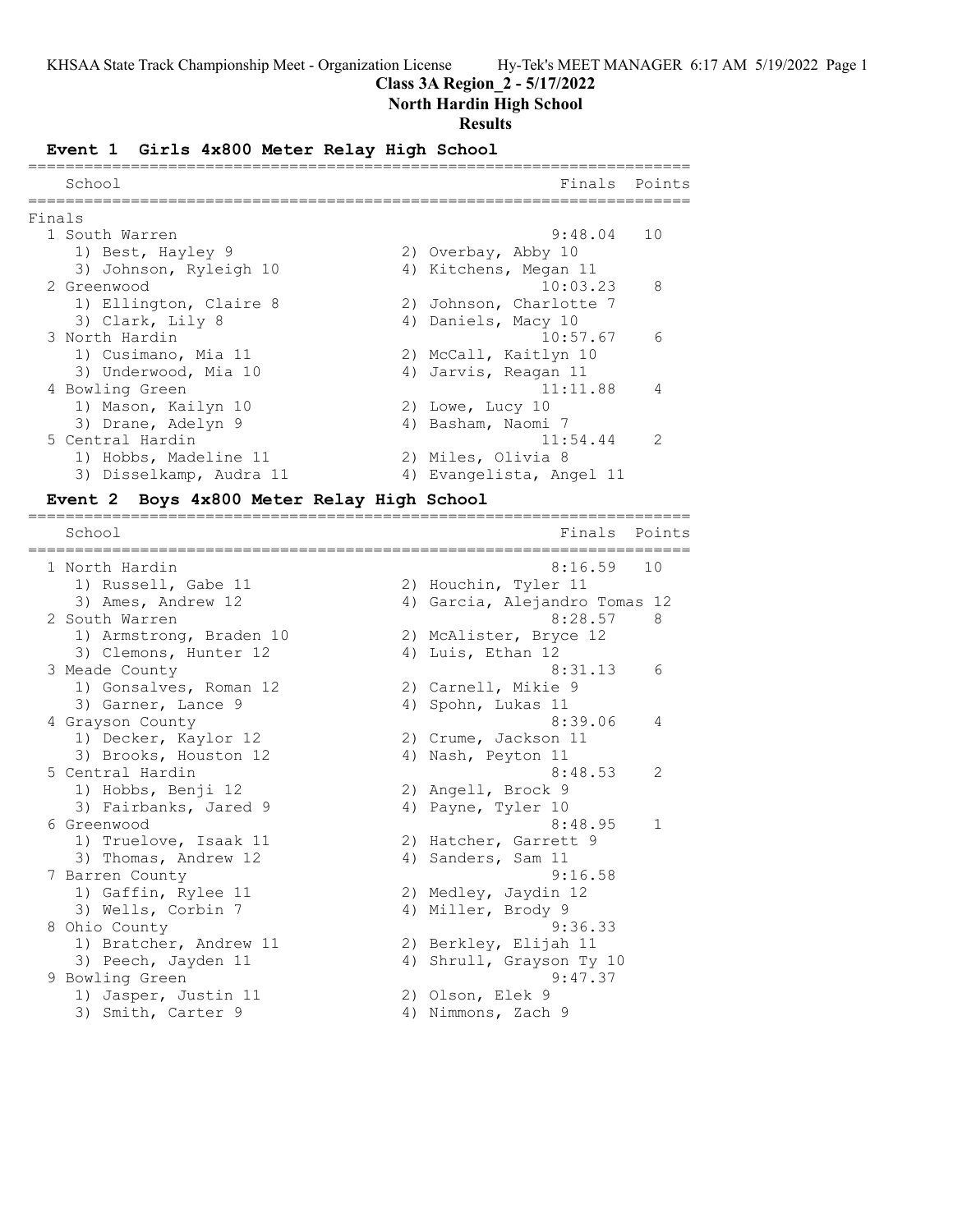## **Class 3A Region\_2 - 5/17/2022**

**North Hardin High School**

## **Results**

#### **Event 3 Girls 100 Meter Hurdles High School**

| Name                    | Year School       | Finals H# Points |               |                |
|-------------------------|-------------------|------------------|---------------|----------------|
| 1 Wilcoxon, Madisyn     | 9 North Hardin    | 16.68            | 2             | 1 O            |
| 2 Schneider, Alexandria | 12 Ohio County    | 17.20            | 2             | - 8            |
| 3 Keenan, Embry         | 12 North Hardin   | 17.85            | $2^{\circ}$   | - 6            |
| 4 Harlow, Abbie         | 11 Central Hardin | 17.88            | 2             | $\overline{4}$ |
| 5 Peterson, Jessica     | 11 Greenwood      | 18.40            | $2^{\circ}$   | $\overline{2}$ |
| 6 Elrod, Zoie           | 8 South Warren    | 18.65            | $\mathcal{P}$ |                |
| 7 Jackson, Presley      | 9 Grayson County  | 18.97            | $\mathcal{L}$ |                |
| 8 Rice, Amber           | 10 Barren County  | 19.24            | $\mathcal{L}$ |                |
| 9 Powell, Emma          | 12 Central Hardin | 19.67            |               |                |
| 10 Bowden, Payton       | 10 South Warren   | 20.33            | 1             |                |
| 11 Walker, Abby         | 10 Greenwood      | 20.92            |               |                |
| 12 Dixon, Alexandria    | 10 Barren County  | 21.30            |               |                |
| 13 Searfoss, Alyissia   | 8 Grayson County  | 21.60            |               |                |

## **Event 4 Boys 110 Meter Hurdles High School**

==========================================================================

| Name                   | Year School       | Finals H# Points |               |                 |
|------------------------|-------------------|------------------|---------------|-----------------|
| 1 Palmer, Elijah       | 12 North Hardin   | 15.24            | 2             | $\overline{10}$ |
| 2 Hendrix, Charlie     | 11 South Warren   | 16.22            | 2             | - 8             |
| 3 VanBlijenburgh, Kase | 11 Central Hardin | 16.26            | $2^{\circ}$   | $6\overline{6}$ |
| 4 Hunter, Nehki        | 12 North Hardin   | 17.39            | $2^{\circ}$   | 4               |
| 5 Smothers, Drew       | 11 Greenwood      | 17.43            | $2^{\circ}$   | $\mathcal{L}$   |
| 6 Littlepage, Rance    | 11 Bowling Green  | 18.39            | $\mathcal{P}$ |                 |
| 7 Neel, Isaac          | 12 Central Hardin | 18.61            |               |                 |
| 8 Moore, Jonah         | 12 South Warren   | 19.19            | $\mathcal{L}$ |                 |
| 9 Gibson, Dylan        | 11 Grayson County | 20.06            |               |                 |
| 10 Keller, Devon       | 12 Grayson County | 20.26            | $\mathcal{L}$ |                 |
| 11 Ibrahim, Malick     | 11 Greenwood      | 20.91            |               |                 |

#### **Event 5 Girls 100 Meter Dash High School**

| Name                    | Year School       | Finals H# Points |                |               |
|-------------------------|-------------------|------------------|----------------|---------------|
| 1 Drexel, Anna          | 11 Greenwood      | 13.11            | 3              | 10            |
| 2 Woods, Tyla           | 12 North Hardin   | 13.28            | 3              | 8             |
| 3 Jones, Myra           | 10 Greenwood      | 13.33            | 3              | 6             |
| 4 Dowell, Samarah       | 12 Logan County   | 13.60            | 3              | 4             |
| 5 Covey, Morgan         | 12 Central Hardin | 13.71            | 3              | $\mathcal{L}$ |
| 6 Schneider, Alexandria | 12 Ohio County    | 13.80            | 3              |               |
| 7 Akangbe, Tobi         | 10 South Warren   | 13.90            | $\overline{2}$ |               |
| 8 Atwell, Jeanna        | 11 South Warren   | 13.94            | $\overline{2}$ |               |
| 9 Walker, Laressa       | 11 Barren County  | 14.07            | $\overline{2}$ |               |
| 10 Deaton, Lara         | 10 Meade County   | 14.10            | $\mathcal{L}$  |               |
| 11 Elmore, Lily         | 8 Barren County   | 14.17            | $\overline{2}$ |               |
| 12 Ray, Grace           | 9 Central Hardin  | 14.24            | $\overline{2}$ |               |
| 13 Decker, Madison      | 12 Ohio County    | 14.28            |                |               |
| 14 Cruz-gil, Jennifer   | 11 Grayson County | 14.48            | 3              |               |
| 15 Jessie, Kaylee       | 10 Grayson County | 14.97            | $\overline{2}$ |               |
| 16 Carlson, Lani        | 10 Meade County   | 14.98            |                |               |
| -- Jackson, Ellion      | 11 North Hardin   | FS               | 3              |               |
|                         |                   |                  |                |               |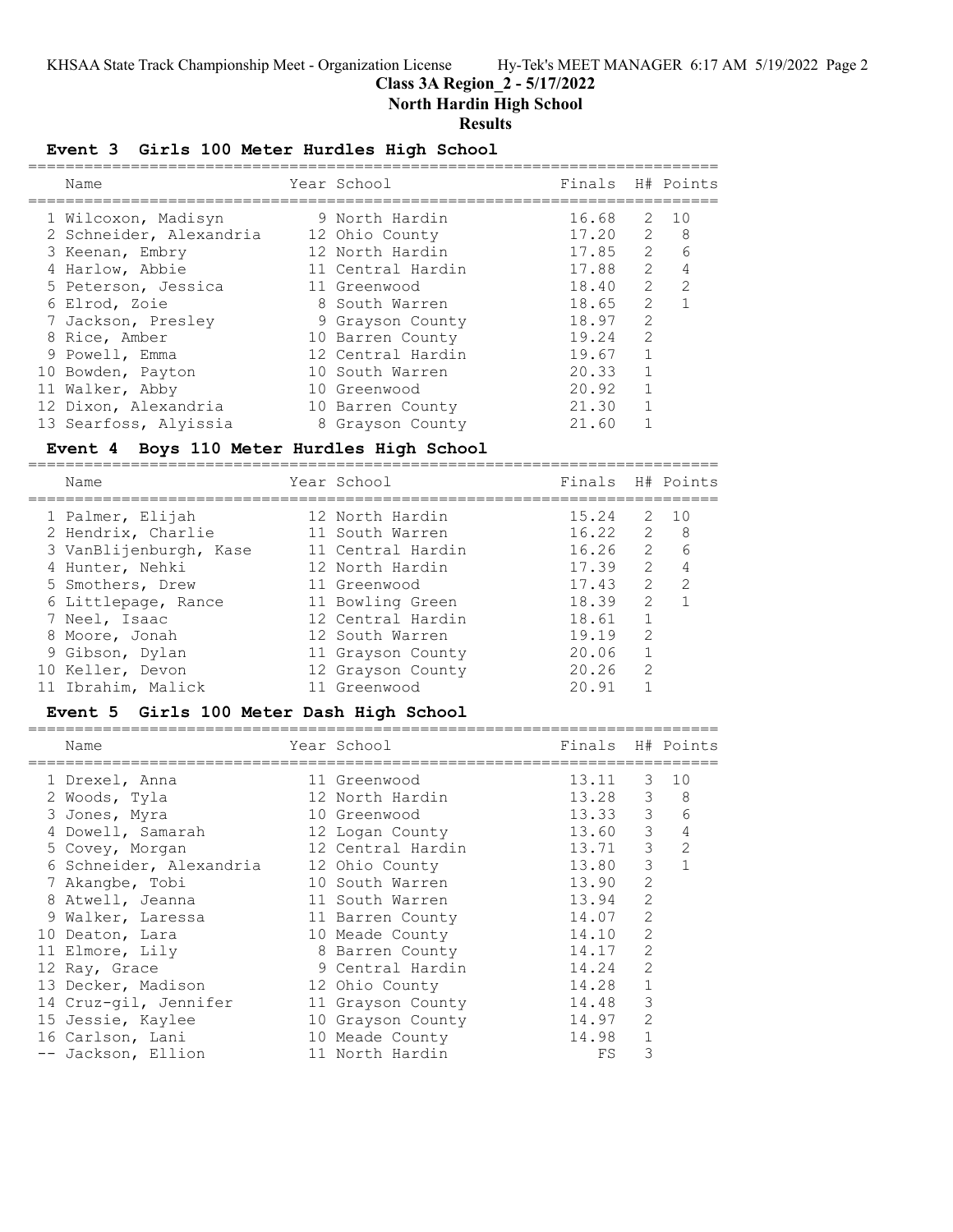## **Class 3A Region\_2 - 5/17/2022**

**North Hardin High School**

## **Results**

#### **Event 6 Boys 100 Meter Dash High School**

| Name |                                                                                                                                                                                                                                                                                                                                                           |                                                                                                                                                                                                                                                                                                                                                  |                |                                             |
|------|-----------------------------------------------------------------------------------------------------------------------------------------------------------------------------------------------------------------------------------------------------------------------------------------------------------------------------------------------------------|--------------------------------------------------------------------------------------------------------------------------------------------------------------------------------------------------------------------------------------------------------------------------------------------------------------------------------------------------|----------------|---------------------------------------------|
|      |                                                                                                                                                                                                                                                                                                                                                           | 10.94                                                                                                                                                                                                                                                                                                                                            | 3              | 10                                          |
|      |                                                                                                                                                                                                                                                                                                                                                           |                                                                                                                                                                                                                                                                                                                                                  | 3              | 8                                           |
|      |                                                                                                                                                                                                                                                                                                                                                           |                                                                                                                                                                                                                                                                                                                                                  | 3              | 6                                           |
|      |                                                                                                                                                                                                                                                                                                                                                           | 11.38                                                                                                                                                                                                                                                                                                                                            | 3              | 4                                           |
|      |                                                                                                                                                                                                                                                                                                                                                           |                                                                                                                                                                                                                                                                                                                                                  | 3              | $\mathcal{L}$                               |
|      |                                                                                                                                                                                                                                                                                                                                                           | 11.72                                                                                                                                                                                                                                                                                                                                            | 2              |                                             |
|      |                                                                                                                                                                                                                                                                                                                                                           | 11.78                                                                                                                                                                                                                                                                                                                                            | 3              |                                             |
|      |                                                                                                                                                                                                                                                                                                                                                           | 11.79                                                                                                                                                                                                                                                                                                                                            | 2              |                                             |
|      |                                                                                                                                                                                                                                                                                                                                                           | 11.84                                                                                                                                                                                                                                                                                                                                            | $\mathcal{L}$  |                                             |
|      |                                                                                                                                                                                                                                                                                                                                                           | 11.85                                                                                                                                                                                                                                                                                                                                            | 3              |                                             |
|      |                                                                                                                                                                                                                                                                                                                                                           | 12.01                                                                                                                                                                                                                                                                                                                                            | $\overline{2}$ |                                             |
|      |                                                                                                                                                                                                                                                                                                                                                           | 12.08                                                                                                                                                                                                                                                                                                                                            | 3              |                                             |
|      |                                                                                                                                                                                                                                                                                                                                                           | 12.11                                                                                                                                                                                                                                                                                                                                            |                |                                             |
|      |                                                                                                                                                                                                                                                                                                                                                           | 12.44                                                                                                                                                                                                                                                                                                                                            | $\overline{2}$ |                                             |
|      |                                                                                                                                                                                                                                                                                                                                                           | 12.62                                                                                                                                                                                                                                                                                                                                            | $\overline{2}$ |                                             |
|      |                                                                                                                                                                                                                                                                                                                                                           | 12.65                                                                                                                                                                                                                                                                                                                                            |                |                                             |
|      |                                                                                                                                                                                                                                                                                                                                                           | 12.83                                                                                                                                                                                                                                                                                                                                            |                |                                             |
|      | 1 Rose, Shawn<br>2 Boykins, Shaun<br>3 Southard, Isaac<br>4 Robinson, Carter<br>5 Southard, Luke<br>6 Smith, Austin<br>7 Milliner, Luke<br>8 Wilson, Tyler<br>9 Shannon, Jaden<br>10 Hatcher, Andrew<br>11 Matheos, Ira<br>12 VanBlijenburgh, Kase<br>13 Rucker, Dontae<br>14 Bradley, Hayden<br>15 Beavin, Jace<br>16 Dixon, Andin<br>17 Carnes, Braxton | Year School<br>11 North Hardin<br>10 North Hardin<br>12 Ohio County<br>12 Central Hardin<br>12 Ohio County<br>10 South Warren<br>11 Grayson County<br>12 Barren County<br>12 Bowling Green<br>11 Greenwood<br>12 Greenwood<br>11 Central Hardin<br>11 Bowling Green<br>10 Grayson County<br>11 Meade County<br>9 Meade County<br>8 Barren County |                | Finals H# Points<br>10.98<br>11.25<br>11.45 |

#### **Event 7 Girls 4x200 Meter Relay High School**

========================================================================== School Finals H# Points ========================================================================== 1 North Hardin 1:49.95 2 10 1) Woods, Tyla 12 2) Lee, Jayanna 12 3) Lee, Janasia 9 19 10 10 10 10 11 12 2 Greenwood 1:52.34 2 8 1) Drexel, Caroline 8 2) Freeman, Caroline 10 3) Wiles, Hannah 9  $\hskip1cm \hskip1cm 4)$  Jones, Myra 10 3 South Warren 1:56.76 2 6 1) Armstrong, McKenna 12 2) Irvin, Madeline 11 3) Overbay, Ashley 9  $\hskip1cm$  4) Atwell, Jeanna 11 4 Barren County 1:57.79 2 4 1) Elmore, Lily 8 2) Rice, Amber 10 3) Billingsley, Lindsey 11 4) Walker, Laressa 11 5 Meade County 2:01.33 2 2 1) Corbin, Josey 9 2) Dreitzler, Christine 11 3) Maldonado, Elizabeth 10 (4) Dore, Cadence 10 6 Grayson County 2:03.92 2 1 1) Black, Mary 11 2) DePoyster, Rebecca 10 3) Higdon, Addie 10 10 10 4) Jessie, Kaylee 10 7 Central Hardin 2:05.57 2 1) Sallee, Mikayla 11 2) Tennant, Yomi 9 3) Napier, Alyssa 10 4) Brackett, Taylor 9 8 Bowling Green 2:05.70 2 1) Bryant, Lillybeth 8 2) Drane, Ani 9<br>1) Bryant, Lillybeth 8 2) Drane, Ani 9<br>3) Groves, Leah 9 20 31 Reed, Essence 4) Reed, Essence 8

#### **Event 8 Boys 4x200 Meter Relay High School**

## ======================================================================= School **Finals Points** ======================================================================= 1 North Hardin 1:29.14 10 1) Palmer, Elijah 12 2) Robinson, Dontae 12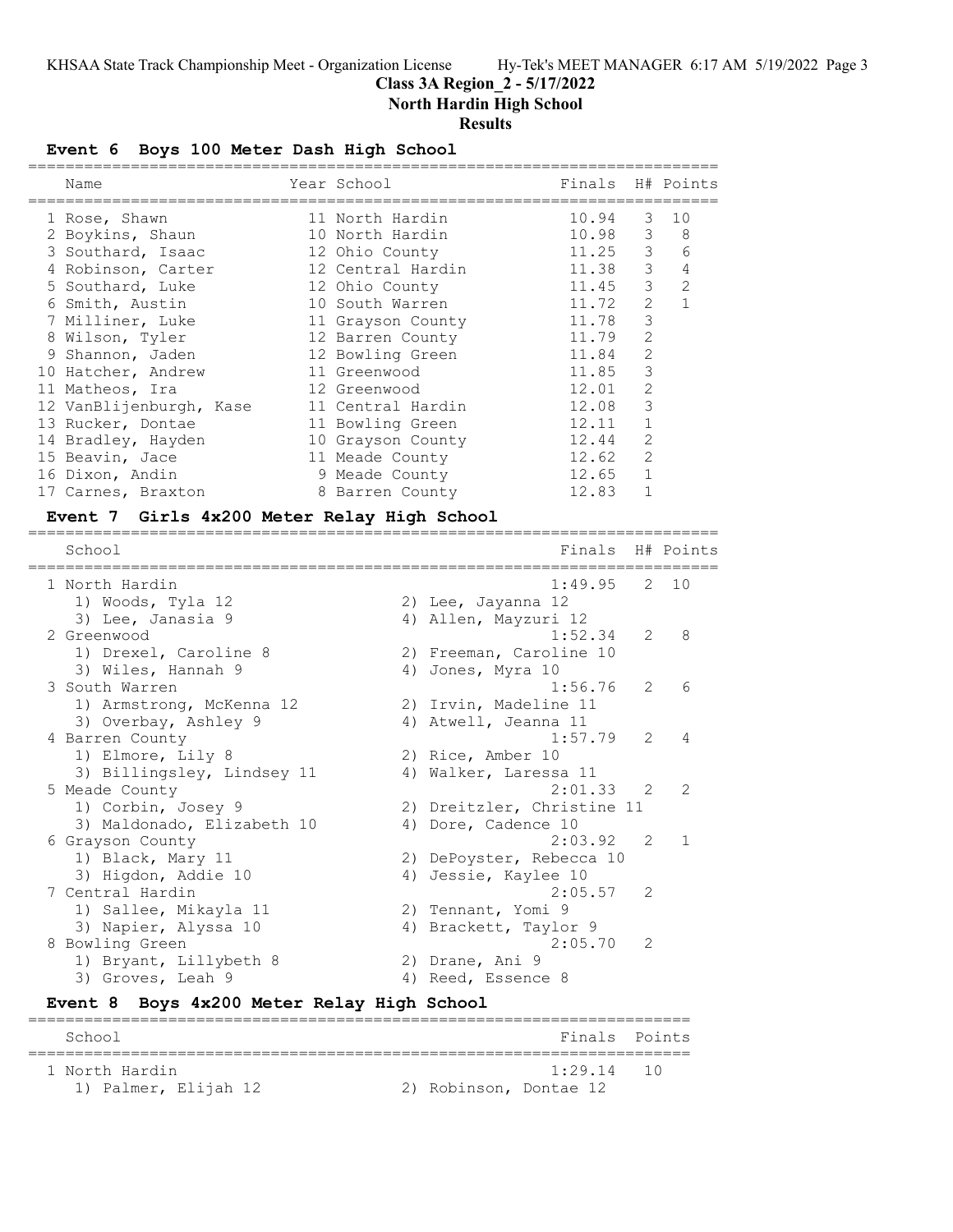## **Class 3A Region\_2 - 5/17/2022**

## **North Hardin High School**

## **Results**

## **....Event 8 Boys 4x200 Meter Relay High School**

| 3) Rose, Shawn 11          | 4) Boykins, Shaun 10    |               |
|----------------------------|-------------------------|---------------|
| 2 Greenwood                | 1:33.71                 | 8             |
| 1) Matheos, Ira 12         | 2) Harrell, Hayden 12   |               |
| 3) Long, TelTel 10         | 4) Hatcher, Andrew 11   |               |
| 3 Meade County             | 1:34.33                 | 6             |
| 1) Mangay-Ayam, Phryxus 12 | 2) Webster, Ethan 12    |               |
| 3) Heiner, Garrett 11      | 4) Gonsalves, Roman 12  |               |
| 4 Bowling Green            | 1:35.21                 | 4             |
| 1) Hunter, Jon 10          | 2) Shannon, Jaden 12    |               |
| 3) Rodriquez, Sergio 12    | 4) Barlow, Easton 10    |               |
| 5 South Warren             | 1:37.06                 | $\mathcal{P}$ |
| 1) Shoemaker, Bailey 10    | 2) Butts, Jayden 12     |               |
| 3) Sales, Jimmy 10         | 4) Bridges, De'Shawn 10 |               |
| 6 Central Hardin           | 1:37.63                 |               |
| 1) Sanders, Drake 11       | 2) Scanlon, Gavin 10    |               |
| 3) Argueta, Alex 11        | 4) Holbrook, Seth 12    |               |
| 7 Barren County            | 1:39.68                 |               |
| 1) Fisher, Drew 12         | 2) Rito, Cody 11        |               |
| 3) Browning, Brooks 10     | 4) Wilson, Tyler 12     |               |
| 8 Grayson County           | 1:46.40                 |               |
| 1) Bradley, Hayden 10      | 2) Decker, Kaylor 12    |               |
| 3) Piggott, Teagan 8       | 4) Stone, Landon 10     |               |

#### **Event 9 Girls 1600 Meter Run High School**

|  | Name                 | Year School       | Finals  | Points |
|--|----------------------|-------------------|---------|--------|
|  | 1 Overbay, Abby      | 10 South Warren   | 5:14.14 | 10     |
|  | 2 Kobylinski, Morgan | 9 Ohio County     | 5:19.91 | 8      |
|  | 3 Sutton, Kylee      | 9 Greenwood       | 5:25.68 | 6      |
|  | 4 McPherson, Chesney | 10 Barren County  | 5:26.30 | 4      |
|  | 5 Wooldridge, Kaydee | 11 Greenwood      | 5:42.75 | 2      |
|  | 6 Raifsnider, Riley  | 11 Central Hardin | 5:51.32 |        |
|  | 7 Portman, Gracie    | 9 Grayson County  | 5:55.93 |        |
|  | 8 Spradlin, Emily    | 11 Ohio County    | 6:27.51 |        |
|  | 9 McElroy, Haley     | 12 Meade County   | 6:31.23 |        |
|  | 10 Cusimano, Mia     | 11 North Hardin   | 6:35.50 |        |
|  | 11 Hobbs, Madeline   | 11 Central Hardin | 6:36.67 |        |
|  | 12 Basham, Naomi     | 7 Bowling Green   | 6:42.37 |        |
|  | 13 Jantzen, Joanna   | 12 Meade County   | 6:56.79 |        |
|  | 14 Geary, Molly      | 10 Grayson County | 7:11.82 |        |
|  |                      |                   |         |        |

# **Event 10 Boys 1600 Meter Run High School**

|  | Name                      | Year School       | Finals Points |               |
|--|---------------------------|-------------------|---------------|---------------|
|  | 1 Duncan, Cates           | 11 Greenwood      | 4:24.30       | 10            |
|  | 2 Russell, Gabe           | 11 North Hardin   | 4:28.55       | 8             |
|  | 3 Garcia, Alejandro Tomas | 12 North Hardin   | 4:30.27       | 6             |
|  | 4 Johnston, Jacob         | 10 Greenwood      | 4:41.00       |               |
|  | 5 Brooks, Houston         | 12 Grayson County | 4:46.72       | $\mathcal{D}$ |
|  | 6 Luis, Ethan             | 12 South Warren   | 4:50.99       |               |
|  | 7 Larson, Sam             | 11 Logan County   | 4:52.11       |               |
|  | 8 House, Michael          | 11 Bowling Green  | 4:52.26       |               |
|  | 9 Clemons, Hunter         | 12 South Warren   | 4:55.43       |               |
|  |                           |                   |               |               |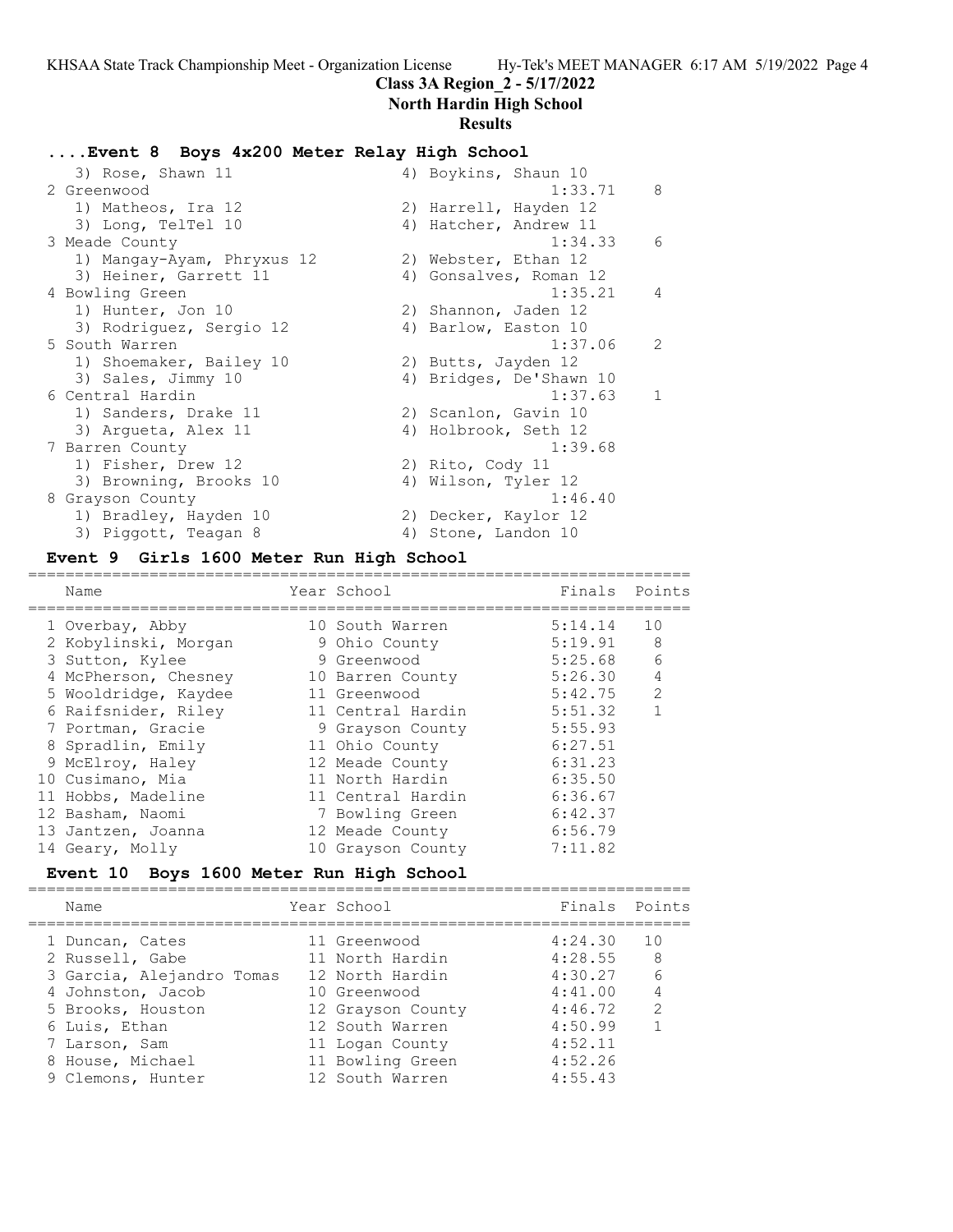**Class 3A Region\_2 - 5/17/2022**

**North Hardin High School**

#### **Results**

#### **....Event 10 Boys 1600 Meter Run High School**

| 10 Miller, Brody      | 9 Barren County   | 4:55.75 |
|-----------------------|-------------------|---------|
| 11 Wilson, Duke       | 11 Meade County   | 4:57.71 |
| 12 Medley, Jaydin     | 12 Barren County  | 5:09.64 |
| 13 Dale, Lief         | 9 Central Hardin  | 5:12.98 |
| 14 Cann, Luke         | 11 Grayson County | 5:18.67 |
| 15 Shrull, Grayson Ty | 10 Ohio County    | 5:20.82 |
| 16 Bratcher, Andrew   | 11 Ohio County    | 5:26.17 |
| 17 Olson, Elek        | 9 Bowling Green   | 5:27.76 |
| 18 Durbin, Payton     | 10 Meade County   | 5:38.20 |
| 19 Brown, Connor      | 12 Central Hardin | 6:02.54 |

 19 Brown, Connor 12 Central Hardin 6:02.54 **Event 11 Girls 4x100 Meter Relay High School** ========================================================================== School **Finals** H# Points ========================================================================== 1 North Hardin 51.52 2 10 1) Woods, Tyla 12 2) Lee, Jayanna 12 3) Wilcoxon, Madisyn 9 4) Jackson, Ellion 11 2 Greenwood 53.52 2 8 1) Drexel, Caroline 8 2) Walker, Abby 10 3) Wiles, Hannah 9  $\hskip1cm \hskip1cm 4)$  Jones, Myra 10 3 Central Hardin 53.77 2 6 1) Lundergan, Syra 10  $\hskip1cm$  2) Covey, Morgan 12 3) Ray, Grace 9 (a) 4) Green, Mara 11 4 Grayson County 54.35 2 4 1) Cruz-gil, Jennifer 11 2) Keown, Georgia 11 3) Hayes, Amelia 9 4) Evans, Elizabeth 12 5 South Warren 54.45 2 2 1) Green, Korrin 8 2) Wilson, Ellie 12 3) Akangbe, Tobi 10 (4) Atwell, Jeanna 11 6 Meade County 55.60 2 1 1) Deaton, Lara 10 2) Witt, Lauren 10 3) Stull, Roslyn 11 (4) Carlson, Lani 10 7 Barren County 55.69 2 1) Elmore, Lily 8 2) Smith, Ellie 11 3) Billingsley, Lindsey 11 4) Walker, Laressa 11 8 Logan County 2012 12:00 12:00 12:00 12:00 12:00 12:00 12:00 12:00 12:00 12:00 12:00 12:00 12:00 12:00 12:00 12:00 12:00 12:00 12:00 12:00 12:00 12:00 12:00 12:00 12:00 12:00 12:00 12:00 12:00 12:00 12:00 12:00 12:00 12:0 1) Evans, Aubreanna 10 2) Connelly, Addison 9 3) Lawson, Ella 9 4) Dowell, Samarah 12 9 Ohio County 57.61 2 1) Decker, Madison 12 2) Gledhill, Tara 11 3) Mays, Abigail 11 4) Wilson, Edy 11

## **Event 12 Boys 4x100 Meter Relay High School**

========================================================================== School **Finals** H# Points ========================================================================== 1 North Hardin 43.24 2 10 1) Palmer, Elijah 12 2) Boykins, Shaun 10 3) Palmer, Isaiah 12 4) Rose, Shawn 11 2 Central Hardin 45.06 2 8 1) Brooks, Terry 11 2) VanBlijenburgh, Kase 11 3) Baumgardner, Caleb 12 4) Robinson, Carter 12 3 Bowling Green 45.38 2 6 1) Hunter, Jon 10 2) Barlow, Easton 10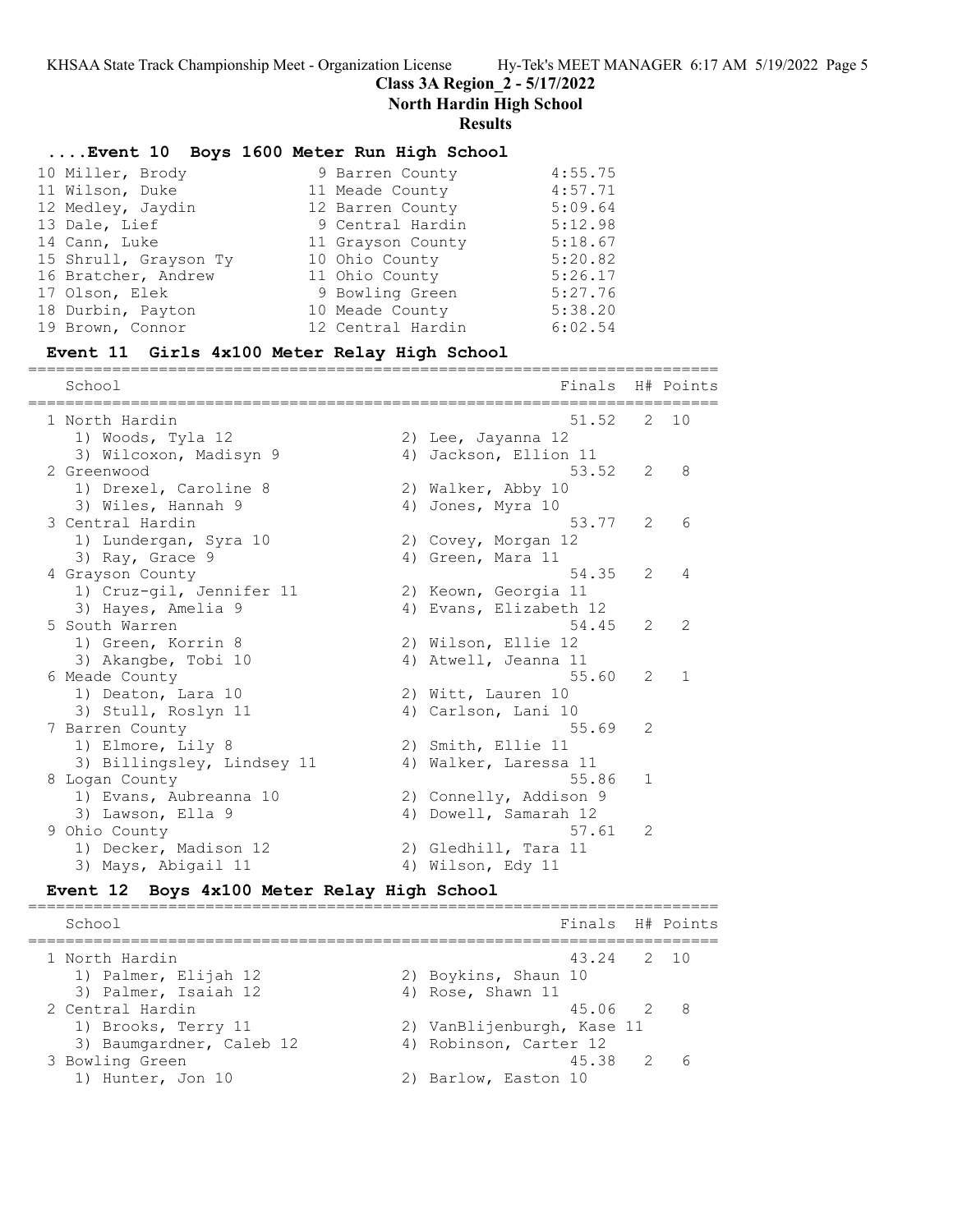## **Class 3A Region\_2 - 5/17/2022**

## **North Hardin High School**

#### **Results**

## **....Event 12 Boys 4x100 Meter Relay High School**

| 3) Shannon, Jaden 12     |    | 4) Rucker, Dontae 11   |   |            |
|--------------------------|----|------------------------|---|------------|
| 4 Meade County           |    | 45.71 2 4              |   |            |
| 1) Defevers, Joshua 12   |    | 2) Fortner, Jay 11     |   |            |
| 3) Webster, Ethan 12     |    | 4) Heiner, Garrett 11  |   |            |
| 5 South Warren           |    | $46.61$ 2 2            |   |            |
| 1) Bell, Avrin 12        |    | 2) Sales, Jimmy 10     |   |            |
| 3) Bridges, De'Shawn 10  |    | 4) Conyer, Cristian 11 |   |            |
| 6 Greenwood              |    | $46.85$ 2              |   | $\sqrt{1}$ |
| 1) Ibrahim, Malick 11    |    | 2) Wade, Ethan 10      |   |            |
| 3) Schwarzkopf, Cayden 9 |    | 4) Long, TelTel 10     |   |            |
| 7 Barren County          |    | 47.47 2                |   |            |
| 1) Carnes, Braxton 8     |    | 2) Fisher, Drew 12     |   |            |
| 3) Honeycutt, Landon 10  |    | 4) Wilson, Tyler 12    |   |            |
| 8 Grayson County         |    | 48.67                  | 2 |            |
| 1) Milliner, Luke 11     |    | 2) Piggott, Teagan 8   |   |            |
| 3) Bradley, Hayden 10    | 4) | Decker, Kaylor 12      |   |            |
|                          |    |                        |   |            |

## **Event 13 Girls 400 Meter Dash High School**

==========================================================================

| Name                  | Year School       | Finals  |                | H# Points      |
|-----------------------|-------------------|---------|----------------|----------------|
| 1 Drexel, Anna        | 11 Greenwood      | 1:00.39 | 3              | 10             |
| 2 Jackson, Ellion     | 11 North Hardin   | 1:00.81 | 3              | 8              |
| 3 Poole, Addison      | 9 Meade County    | 1:02.99 | 3              | 6              |
| 4 Freeman, Caroline   | 10 Greenwood      | 1:03.48 | 3              | 4              |
| 5 Evans, Elizabeth    | 12 Grayson County | 1:03.84 | 3              | $\overline{2}$ |
| 6 Underwood, Mia      | 10 North Hardin   | 1:04.49 | 3              |                |
| 7 Lundergan, Syra     | 10 Central Hardin | 1:05.08 | 3              |                |
| 8 Connelly, Addison   | 9 Logan County    | 1:05.21 | $\overline{2}$ |                |
| 9 Miner, Stella       | 7 Bowling Green   | 1:05.64 | $\overline{2}$ |                |
| 10 Spink, Trinity     | 12 Meade County   | 1:06.03 | $\overline{2}$ |                |
| 11 Armstrong, McKenna | 12 South Warren   | 1:06.31 | $\overline{2}$ |                |
| 12 Irvin, Madeline    | 11 South Warren   | 1:06.85 | 3              |                |
| 13 Green, Mara        | 11 Central Hardin | 1:12.40 |                |                |
| 14 Darst, Chloee      | 10 Grayson County | 1:13.65 | $\overline{2}$ |                |
| 15 Milam, Coray       | 10 Ohio County    | 1:15.49 | $\overline{2}$ |                |
| 16 Vincent, Vanessa   | 8 Ohio County     | 1:21.04 |                |                |
| -- Wilson, Taylor     | 8 Barren County   | DNF     | 2              |                |

# **Event 14 Boys 400 Meter Dash High School**

| Name                                     | Year School                          | Finals H# Points |                                |                    |
|------------------------------------------|--------------------------------------|------------------|--------------------------------|--------------------|
| 1 Robinson, Dontae<br>2 Brooks, Terry    | 12 North Hardin<br>11 Central Hardin | 49.90<br>52.35   | 3<br>$\mathcal{E}$             | 10<br>8            |
| 3 Holbrook, Seth                         | 12 Central Hardin                    | 53.36            | $\overline{\mathbf{3}}$        | 6                  |
| 4 Alfonso, Jalen<br>5 Rodriguez, Sergio  | 11 North Hardin<br>12 Bowling Green  | 53.52<br>53.74   | 3<br>3                         | 4<br>$\mathcal{P}$ |
| 6 Holloway, Hunter                       | 9 Logan County                       | 54.29            | $\mathcal{L}$                  |                    |
| 7 Baggett, Jadon                         | 12 Greenwood                         | 54.64            | 3                              |                    |
| 8 Grinstead, Zane<br>9 Duggins, Chase    | 11 Bowling Green<br>12 South Warren  | 55.92<br>56.16   | 3<br>$\mathcal{L}$             |                    |
| 10 Harrell, Hayden                       | 12 Greenwood                         | 56.66            | 3                              |                    |
| 11 Armstrong, Braden<br>12 Gaffin, Rylee | 10 South Warren<br>11 Barren County  | 56.76<br>57.06   | $\mathcal{L}$<br>$\mathcal{P}$ |                    |
|                                          |                                      |                  |                                |                    |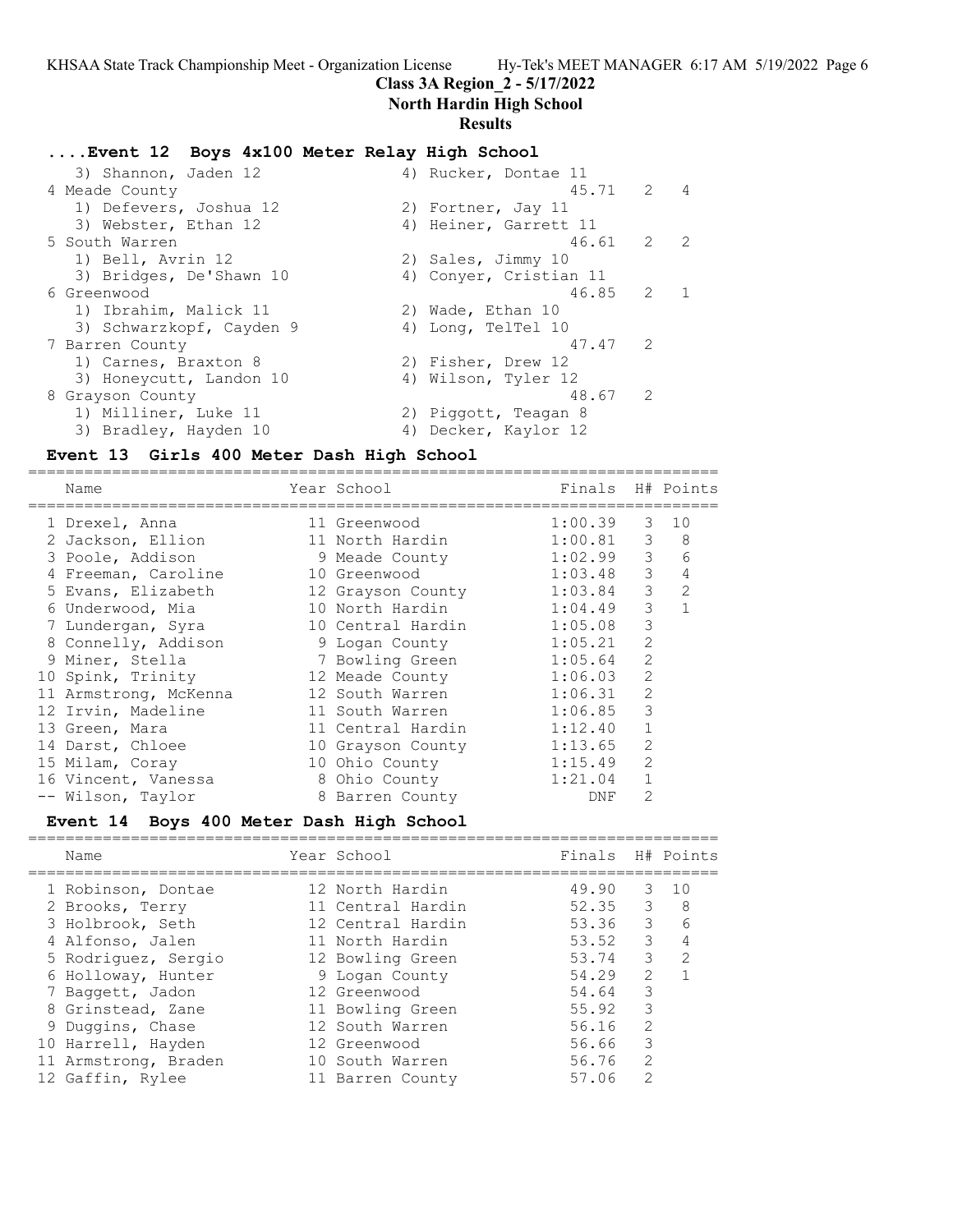#### **Class 3A Region\_2 - 5/17/2022**

**North Hardin High School**

#### **Results**

#### **....Event 14 Boys 400 Meter Dash High School**

| 13 Motsinger, Denton    | 12 Logan County   | 57.59   | - 2            |
|-------------------------|-------------------|---------|----------------|
| 14 Berkley, Elijah      | 11 Ohio County    | 58.21   | $\overline{2}$ |
| 15 Kaiser, Ethan        | 9 Meade County    | 1:00.30 |                |
| 16 Manion, Ian          | 9 Barren County   | 1:01.25 |                |
| 17 Portman, Tyler       | 9 Grayson County  | 1:02.28 |                |
| 18 Fulkerson, Sebastian | 12 Grayson County | 1:02.85 |                |

#### **Event 15 Girls 300 Meter Hurdles High School**

========================================================================== Name Year School Finals H# Points ========================================================================== 1 Woods, Bailee 12 Bowling Green 50.95 2 10 2 Wilcoxon, Madisyn 9 North Hardin 51.80 2 8 3 Elrod, Zoie 8 South Warren 52.85 2 6 4 Henderson, Alexis 9 Grayson County 53.07 2 4 5 Harlow, Abbie 11 Central Hardin 53.65 2 2 6 Keenan, Embry 12 North Hardin 54.05 2 1 7 Walker, Abby 10 Greenwood 56.77 2 8 Peterson, Jessica 11 Greenwood 57.09 2 9 Gishe, Loti 8 South Warren 57.23 1 10 Jackson, Presley 9 Grayson County 58.90 1 11 Powell, Emma 12 Central Hardin 1:01.40 1 12 Powell, Caylee 10 Barren County 1:07.88 1 13 Richardson, Breanna 10 Barren County 1:17.65 1 -- Norris, keeley 9 Bowling Green DQ 1

## **Event 16 Boys 300 Meter Hurdles High School**

| Name                | Year School       | Finals H# Points |                |                |
|---------------------|-------------------|------------------|----------------|----------------|
| 1 Avery, Kairell    | 12 North Hardin   | 41.48            | 2              | 10             |
| 2 Palmer, Elijah    | 12 North Hardin   | 41.67            |                | 2 8            |
| 3 Smothers, Drew    | 11 Greenwood      | 45.16            | $2^{1}$        | 6              |
| 4 Moore, Jonah      | 12 South Warren   | 46.27            | 2              | $\overline{4}$ |
| 5 Neel, Isaac       | 12 Central Hardin | 46.84            | $\mathcal{L}$  | 2              |
| 6 Mefford, Eli      | 10 Greenwood      | 48.65            | $\mathbf{1}$   |                |
| 7 Gibson, Dylan     | 11 Grayson County | 48.86            | $\mathcal{L}$  |                |
| 8 Hobbs, Benji      | 12 Central Hardin | 49.76            | $\mathcal{L}$  |                |
| 9 Littlepage, Rance | 11 Bowling Green  | 50.38            | $\mathcal{L}$  |                |
| 10 Blythe, Conner   | 12 South Warren   | 50.55            | $\overline{1}$ |                |
| 11 Keller, Devon    | 12 Grayson County | 50.59            |                |                |

#### **Event 17 Girls 800 Meter Run High School**

=======================================================================

| Name                 | Year School      | Finals  | Points        |
|----------------------|------------------|---------|---------------|
| 1 Kitchens, Megan    | 11 South Warren  | 2:21.46 | 10            |
| 2 Kobylinski, Morgan | 9 Ohio County    | 2:23.61 | 8             |
| 3 Clark, Lily        | 8 Greenwood      | 2:25.53 | 6             |
| 4 Daniels, Macy      | 10 Greenwood     | 2:27.01 |               |
| 5 Jarvis, Reagan     | 11 North Hardin  | 2:30.18 | $\mathcal{L}$ |
| 6 Johnson, Ryleigh   | 10 South Warren  | 2:31.18 |               |
| 7 Drane, Adelyn      | 9 Bowling Green  | 2:37.41 |               |
| 8 Portman, Gracie    | 9 Grayson County | 2:44.08 |               |
| 9 Lowe, Lucy         | 10 Bowling Green | 2:44.71 |               |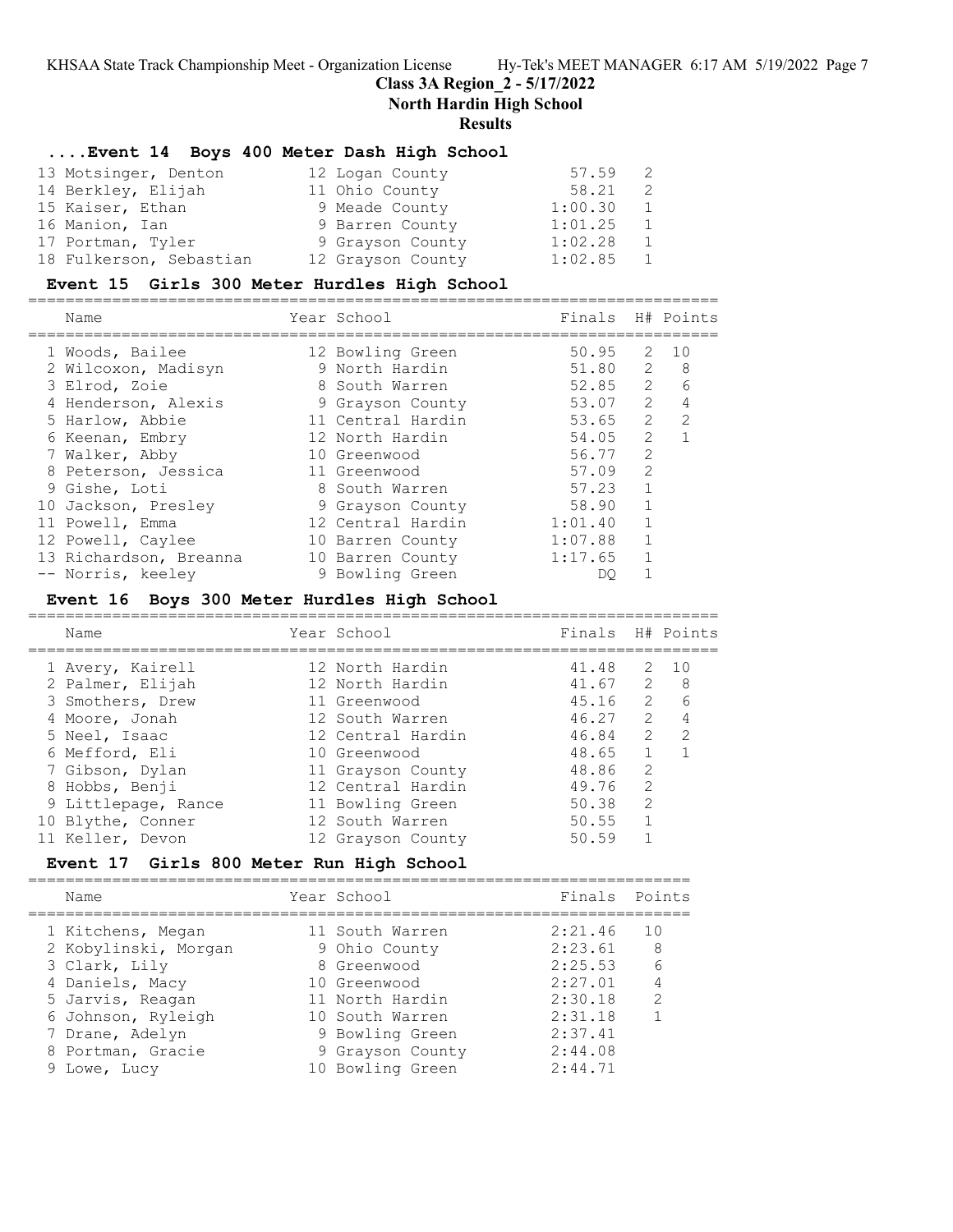**Class 3A Region\_2 - 5/17/2022**

**North Hardin High School**

**Results**

## **....Event 17 Girls 800 Meter Run High School**

| 10 Laudermilt, Emily | 10 Central Hardin | 2:44.91 |
|----------------------|-------------------|---------|
| 11 McElroy, Haley    | 12 Meade County   | 2:46.28 |
| 12 McCall, Kaitlyn   | 10 North Hardin   | 2:48.48 |
| 13 Spradlin, Emily   | 11 Ohio County    | 2:48.65 |
| 14 Glass, Zoey       | 10 Barren County  | 3:00.38 |
| 15 Garcia, Alyssa    | 9 Meade County    | 3:04.25 |
| 16 Lundergan, Syra   | 10 Central Hardin | 3:05.90 |
| 17 Geary, Molly      | 10 Grayson County | 3:14.29 |

#### **Event 18 Boys 800 Meter Run High School**

=======================================================================

| Name                      | Year School             | Finals      | Points         |
|---------------------------|-------------------------|-------------|----------------|
| 1 Duncan, Cates           | 11 Greenwood            | 1:59.37     | 10             |
| 2 Garcia, Alejandro Tomas | 12 North Hardin         | $2:00.19$ 8 |                |
| 3 Brooks, Houston         | 12 Grayson County       | 2:06.51     | 6              |
| 4 Angell, Brock           | 9 Central Hardin        | 2:07.86     | $\overline{4}$ |
| 5 Ames, Andrew            | 12 North Hardin         | 2:08.63     | 2              |
| 6 Luis, Ethan             | 12 South Warren 2:09.53 |             | $\mathbf{1}$   |
| 7 Sanders, Sam            | 11 Greenwood            | 2:10.11     |                |
| 8 Gonsalves, Jayden       | 12 Meade County         | 2:12.38     |                |
| 9 Clemons, Hunter         | 12 South Warren         | 2:17.52     |                |
| 10 Hall, Shane            | 8 Grayson County        | 2:18.42     |                |
| 11 Payne, Tyler           | 10 Central Hardin       | 2:20.21     |                |
| 12 Jasper, Justin         | 11 Bowling Green        | 2:20.86     |                |
| 13 Butler, Colin          | 11 Meade County         | 2:21.88     |                |
| 14 Shrull, Grayson Ty     | 10 Ohio County          | 2:22.79     |                |
| 15 Wells, Corbin          | 7 Barren County         | 2:24.56     |                |
| 16 Nimmons, Zach          | 9 Bowling Green         | 2:26.38     |                |
| 17 Peech, Jayden          | 11 Ohio County          | 2:27.43     |                |
| 18 Gaffin, Rylee          | 11 Barren County        | 2:34.77     |                |
| 19 Corbin, Elijah         | 10 Logan County 2:36.51 |             |                |
| 20 Crawford, Colton       | 10 Logan County         | 2:44.61     |                |
|                           |                         |             |                |

## **Event 19 Girls 200 Meter Dash High School**

| Name                 | Year School       | Finals H# Points |               |                     |
|----------------------|-------------------|------------------|---------------|---------------------|
| 1 Drexel, Anna       | 11 Greenwood      | 26.43            | 3             | 10                  |
| 2 Jackson, Ellion    | 11 North Hardin   | 26.54            |               | $3 \quad 8$         |
| 3 Woods, Tyla        | 12 North Hardin   | 27.25            |               | 3 <sup>7</sup><br>6 |
| 4 Jones, Myra        | 10 Greenwood      | 27.28            | 3             | 4                   |
| 5 Dowell, Samarah    | 12 Logan County   | 27.61            | 3             | 2                   |
| 6 Covey, Morgan      | 12 Central Hardin | 27.71            | 3             | $\mathbf{1}$        |
| 7 Atwell, Jeanna     | 11 South Warren   | 28.88            | 3             |                     |
| 8 Woods, Bailee      | 12 Bowling Green  | 29.21            | 3             |                     |
| 9 Cruz-gil, Jennifer | 11 Grayson County | 29.37            | 2             |                     |
| 10 Miner, Stella     | 7 Bowling Green   | 29.91            | 2             |                     |
| 11 Elmore, Lily      | 8 Barren County   | 30.17            | $\mathcal{L}$ |                     |
| 12 Wilson, Ellie     | 12 South Warren   | 30.33            | $\mathbf{1}$  |                     |
| 13 Corbin, Josey     | 9 Meade County    | 30.67            | 2             |                     |
| 14 Evans, Aubreanna  | 10 Logan County   | 30.84            | 2             |                     |
| 15 Stull, Roslyn     | 11 Meade County   | 30.99            | 2             |                     |
| 16 Sallee, Mikayla   | 11 Central Hardin | 30.99            | $\mathbf{1}$  |                     |
| 17 Higdon, Addie     | 10 Grayson County | 31.33            |               |                     |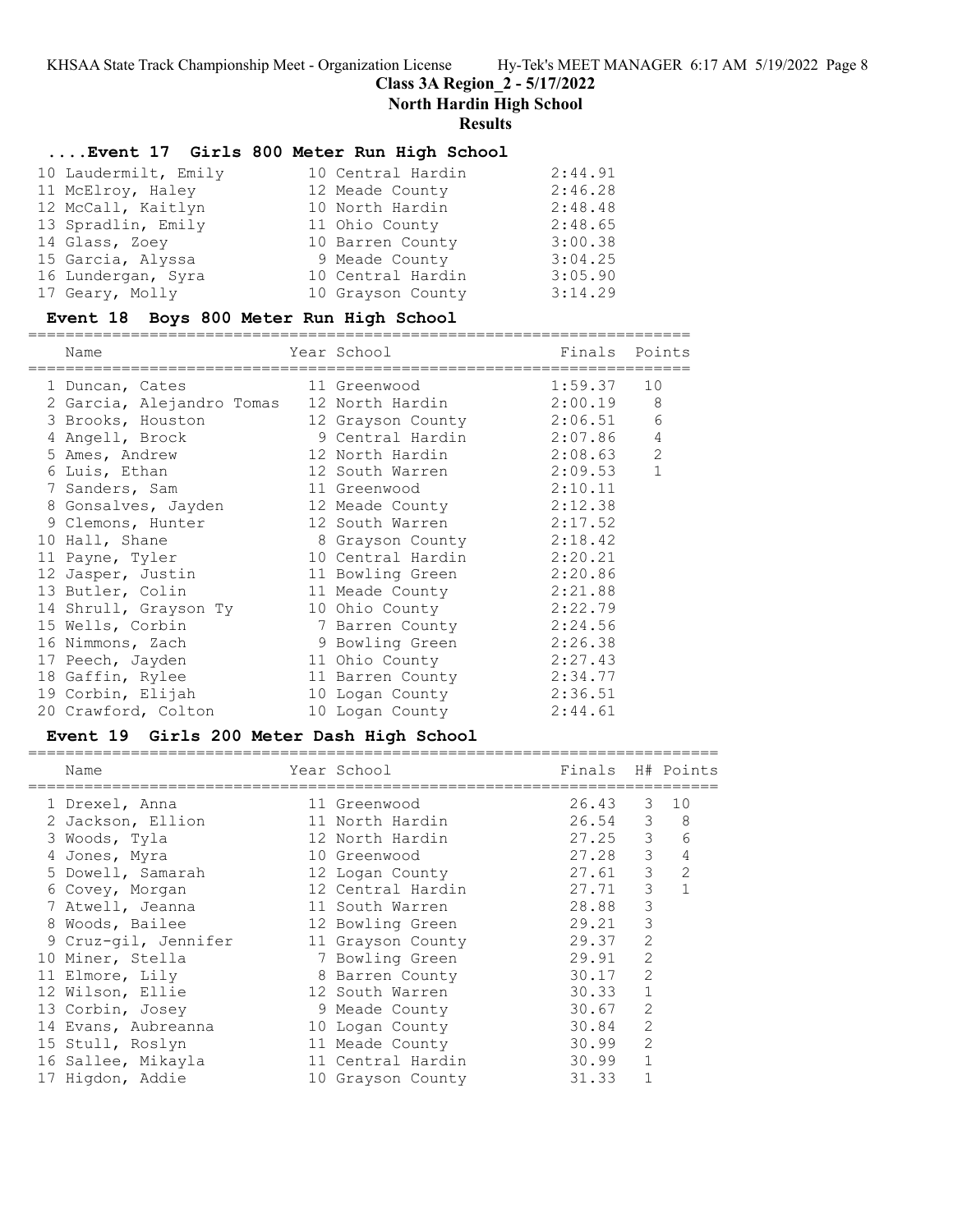#### **Class 3A Region\_2 - 5/17/2022**

**North Hardin High School**

#### **Results**

#### **....Event 19 Girls 200 Meter Dash High School**

| 18 Lindsey, Layla |  | 8 Ohio County  | 31.81 2 |  |
|-------------------|--|----------------|---------|--|
| 19 Mays, Abigail  |  | 11 Ohio County | 33.28 1 |  |

#### **Event 20 Boys 200 Meter Dash High School**

Name The Year School Controll Finals H# Points ========================================================================== 1 Robinson, Dontae 12 North Hardin 22.62 3 10 2 Robinson, Carter 12 Central Hardin 22.88 3 8 3 Southard, Isaac 12 Ohio County 22.97 3 6 4 Southard, Luke 12 Ohio County 23.50 3 4 5 Wilson, Tyler 12 Barren County 23.59 3 2 6 Milliner, Luke 11 Grayson County 23.82 2 1 7 Siddens, Turner 11 Bowling Green 24.06 2 8 Smith, Austin 10 South Warren 24.24 2 9 Brooks, Terry 11 Central Hardin 24.45 3 10 Hatcher, Andrew 11 Greenwood 24.59 3 11 Millay, Andrew 11 Meade County 24.62 2 12 Matheos, Ira 12 Greenwood 24.73 1 13 Rose, Shawn 11 North Hardin 24.75 3 14 Butts, Jayden 12 South Warren 25.22 2 15 Abdulkader, Mohammed 10 Bowling Green 25.52 2 16 Rayno, Ryan 11 Logan County 25.69 2 17 Fisher, Drew 12 Barren County 25.73 1 18 Bradley, Hayden 10 Grayson County 25.79 2 19 Smallwood, Tyler 10 Meade County 26.18 1

==========================================================================

## **Event 21 Girls 3200 Meter Run High School**

======================================================================= Name Year School Finals Points ======================================================================= 1 Overbay, Abby 10 South Warren 11:34.96 10 2 Reed, Gracie 8 Barren County 11:52.11 8 3 McPherson, Chesney 10 Barren County 11:57.91 6 4 Sutton, Kylee 9 Greenwood 12:27.41 4 5 Ellington, Claire 8 Greenwood 12:46.14 2 6 Raifsnider, Riley 11 Central Hardin 13:14.17 1 7 Mitoraj, Madisyn 12 Meade County 13:33.12 8 Best, Hayley 9 South Warren 13:46.01 9 Cusimano, Mia 11 North Hardin 14:36.46 10 Disselkamp, Audra 11 Central Hardin 15:13.55

**Event 22 Boys 3200 Meter Run High School** ======================================================================= Name The Year School Team Points Points ======================================================================= 1 Russell, Gabe 11 North Hardin 9:57.02 10 2 Carnell, Mikie 9 Meade County 10:05.79 8 3 Nash, Peyton 11 Grayson County 10:16.42 6 4 Garcia, Fidel 8 Meade County 10:28.46 4 5 Duncan, Cates 11 Greenwood 10:41.39 2 6 Johnston, Jacob 10 Greenwood 10:44.01 1 7 Fairbanks, Jared 9 Central Hardin 10:47.00 8 Cusimano, Aiden 11 North Hardin 11:12.67 9 Larson, Sam 11 Logan County 11:17.91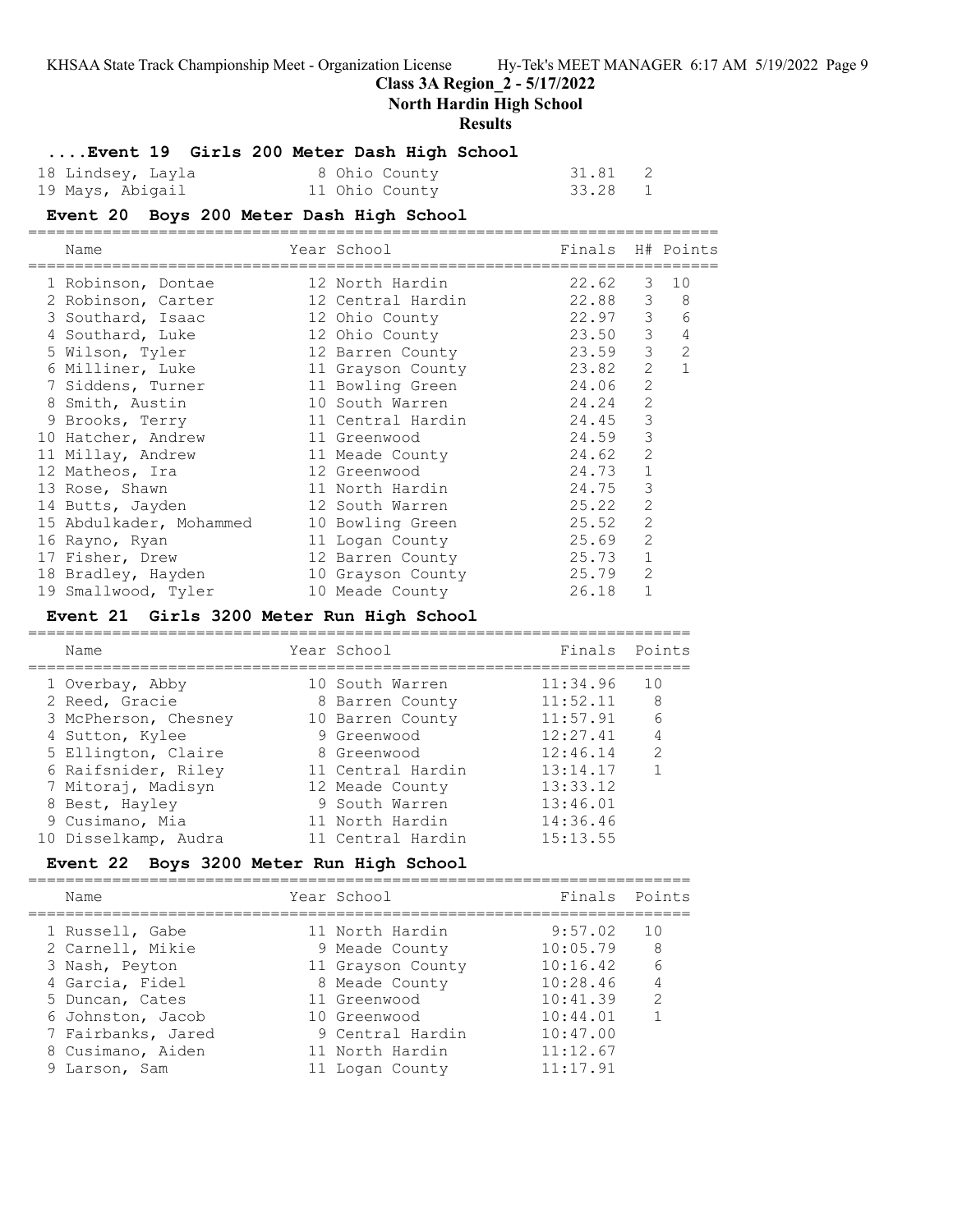## **Class 3A Region\_2 - 5/17/2022**

**North Hardin High School**

## **Results**

## **....Event 22 Boys 3200 Meter Run High School**

| 10 Alvarez, Calixto | 7 South Warren    | 11:31.52 |
|---------------------|-------------------|----------|
| 11 Basham, Simon    | 9 Bowling Green   | 12:00.63 |
| 12 Bratcher, Andrew | 11 Ohio County    | 12:06.60 |
| 13 Carter, Smith    | 10 South Warren   | 12:09.52 |
| 14 Medley, Jaydin   | 12 Barren County  | 12:23.54 |
| 15 Hale, Noah       | 10 Central Hardin | 12:37.70 |
| -- House, Michael   | 11 Bowling Green  | DO       |

foul language

## **Event 23 Girls 4x400 Meter Relay High School**

| School                   | Finals                 |               | H# Points      |
|--------------------------|------------------------|---------------|----------------|
| 1 Greenwood              | $4:14.74$ 2 10         |               |                |
| 1) Clark, Lily 8         | 2) Daniels, Macy 10    |               |                |
| 3) Freeman, Caroline 10  | 4) Drexel, Anna 11     |               |                |
| 2 North Hardin           | 4:18.88                | $\mathcal{L}$ | $\mathcal{B}$  |
| 1) Underwood, Mia 10     | 2) Jarvis, Reagan 11   |               |                |
| 3) McCall, Kaitlyn 10    | 4) Allen, Mayzuri 12   |               |                |
| 3 Meade County           | 4:22.12                | $\mathcal{P}$ | 6              |
| 1) Poole, Addison 9      | 2) Collins, Brianna 11 |               |                |
| 3) Moore, Mallory 9      | 4) Spink, Trinity 12   |               |                |
| 4 South Warren           | $4:24.12$ 2            |               | 4              |
| 1) Armstrong, McKenna 12 | 2) Irvin, Madeline 11  |               |                |
| 3) Kitchens, Megan 11    | 4) Overbay, Ashley 9   |               |                |
| 5 Central Hardin         | 4:34.36                | $\mathcal{P}$ | $\overline{2}$ |
| 1) Lundergan, Syra 10    | 2) Covey, Morgan 12    |               |                |
| 3) Sallee, Mikayla 11    | 4) Green, Mara 11      |               |                |
| 6 Grayson County         | 4:38.40                | $\mathcal{L}$ | $\overline{1}$ |
| 1) Cruz-gil, Jennifer 11 | 2) Hayes, Amelia 9     |               |                |
| 3) Evans, Elizabeth 12   | 4) Higdon, Addie 10    |               |                |
| 7 Bowling Green          | 5:06.24                | $\mathcal{L}$ |                |
| 1) Franklon, Jasiyah 10  | 2) Bryant, Lillybeth 8 |               |                |
| Drane, Ani 9<br>3)       | 4) Lowe, Lucy 10       |               |                |

# **Event 24 Boys 4x400 Meter Relay High School**

| School                        | Finals                     | Points                   |
|-------------------------------|----------------------------|--------------------------|
| 1 North Hardin                | $3:28.36$ 10               |                          |
| 1) Robinson, Dontae 12        | 2) Alfonso, Jalen 11       |                          |
| 3) Garcia, Alejandro Tomas 12 | 4) Avery, Kairell 12       |                          |
| 2 Meade County                | 3:35.36                    | - 8                      |
| 1) Mangay-Ayam, Phryxus 12    | 2) Spohn, Lukas 11         |                          |
| 3) Madden, Justin 11          | 4) Gonsalves, Roman 12     |                          |
| 3 Central Hardin              | 3:36.52 6                  |                          |
| 1) Brooks, Terry 11           | 2) VanBlijenburgh, Kase 11 |                          |
| 3) Collins, Chip 11           | 4) Holbrook, Seth 12       |                          |
| 4 Greenwood                   | 3:38.13                    | $\overline{4}$           |
| 1) Baggett, Jadon 12          | 2) Williams, Caleb 9       |                          |
| 3) Long, TelTel 10            | 4) Harrell, Hayden 12      |                          |
| 5 South Warren                | 3:45.06                    | $\overline{\phantom{0}}$ |
| 1) Armstrong, Braden 10       | 2) Luis, Ethan 12          |                          |
| 3) Duggins, Chase 12          | 4) Clemons, Hunter 12      |                          |
| 6 Bowling Green               | 3:49.14                    |                          |
| 1) Grinstead, Zane 11         | 2) Schneider, Cobin 8      |                          |
|                               |                            |                          |